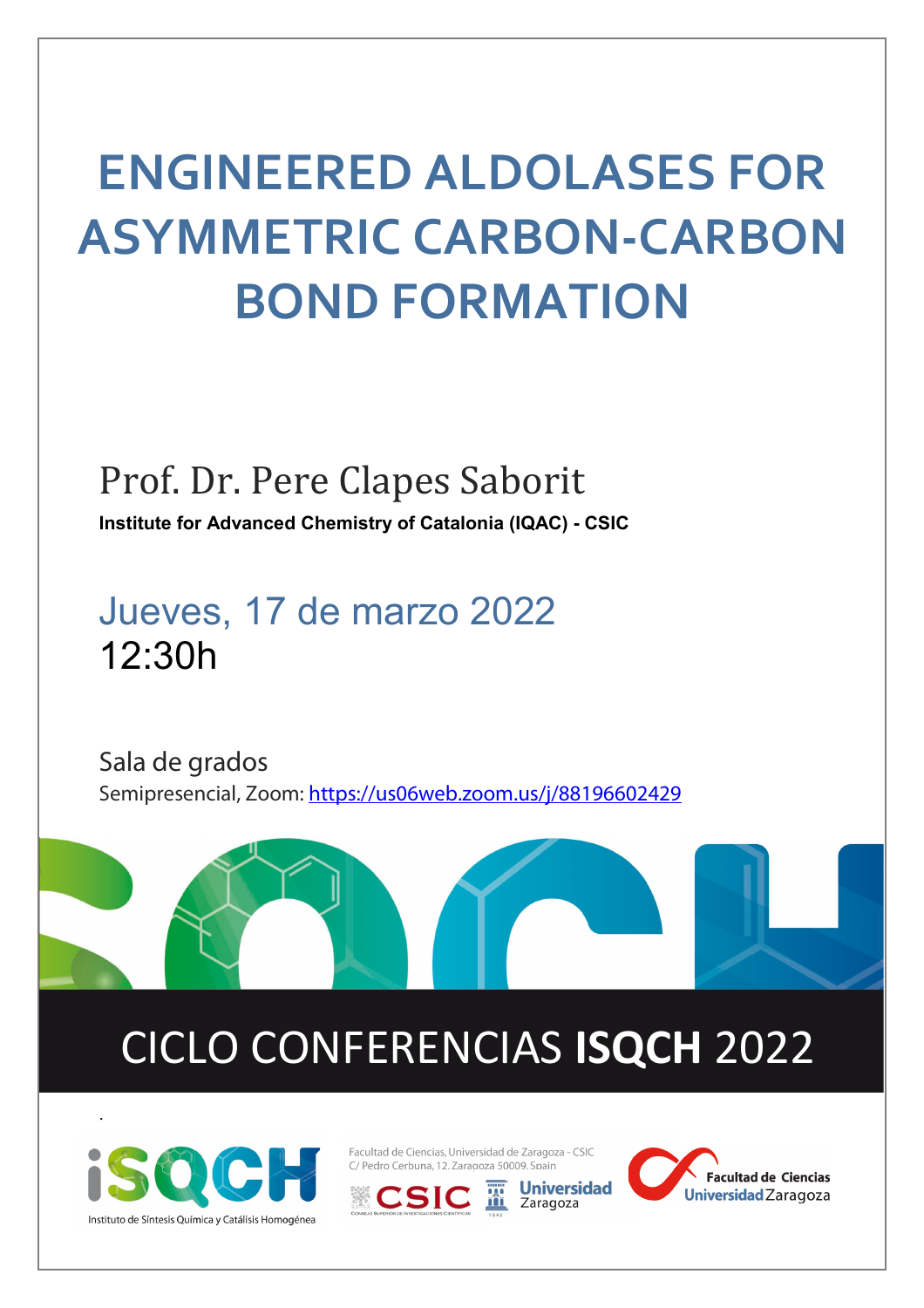### **ENGINEERED ALDOLASES FOR ASYMMETRIC CARBON-CARBON BOND FORMATION**

#### Pere Clapés

#### *Catalonia Institute for Advanced Chemistry, Dept. Chemical Biology & Molecular Modelling, IQAC-CSIC, Barcelona, Spain.*

Stereoselective carbon–carbon bond formation is a pivotal process in the asymmetric construction of the skeletal frameworks of complex chiral molecules from simple starting materials. Catalytic C─C coupling through aldol addition is particularly valuable in asymmetric synthesis because of its potential for stereodivergent product generation, by which multiple stereoisomeric products can be derived from common synthetic building blocks.[1]

Using enzyme catalysis (i.e. carboligases), molecular complexity can be rapidly built up under mild conditions, without the need for protecting sensitive or reactive functional groups, with high chemical efficiency and often with uncompromised stereochemical fidelity.[2] In this sense, suitably engineered already known and newly discovered carboligases are promising candidates to fuel future developments in the field. Aldolases catalyze a highly ordered, stereoselective addition of a carbon nucleophile (i.e., the aldol donor), which typically is a ketone enolate (class II) or transiently formed enamine equivalent (Class I), to a carbonyl electrophile (i.e., the aldol acceptor), which typically is an aldehyde.

In this seminar a thermostable Class I D-fructose-6-phospate aldolase (FSA), a Class II 2-keto-3-deoxy-Lrhamnonate aldolase (YfaU), and a 3-methyl-2-oxobutanoate hydroxymethyltransferase (KPHMT) with promiscuous aldolase activity, all of them from *E. coli*, will be presented for a diverse synthetic applications (Figure 1).[3] Wild-type and variants of these aldolases will be discussed in terms of substrate tolerance, stereoselectivity and product formation.



*Figure 1.* Aldol addition catalyzed by FSA, YfaU and KPHMT.

- [1] R. Mahrwald, *Modern Aldol Reactions, Vol. 2: Metal Catalysis*, Wiley-VCH, Weinheim, **2004**.
- [2] P. Clapés, in *Biocatalysis in Organic Synthesis Vol. 2* (Eds.: K. Faber, W.-D. Fessner, N. J. Turner), Georg Thieme Verlag KG, Stuttgart (Germany), **2015**, pp. 31-92.
- [3] a) R. Marín-Valls, K. Hernández, M. Bolte, T. Parella, J. Joglar, J. Bujons, P. Clapés, *J. Am. Chem. Soc.*  **2020**, *142*, 19754-19762; b) R. Marín-Valls, K. Hernández, M. Bolte, J. Joglar, J. Bujons, P. Clapés, *ACS Catal.* **2019**, *9*, 7568-7577; c) R. Roldán, K. Hernandez, J. Joglar, J. Bujons, T. Parella, I. Sánchez-Moreno, V. Hélaine, M. Lemaire, C. Guérard-Hélaine, W.-D. Fessner, P. Clapés, *ACS Catal.* **2018**, *8*, 8804-8809; d) S. Junker, R. Roldan, H.-J. Joosten, P. Clapés, W.-D. Fessner, *Angew. Chem. Int. Ed.*  **2018**, *57*, 10153-10157; e) K. Hernández, J. Joglar, J. Bujons, T. Parella, P. Clapés, *Angew. Chem. Int. Ed.* **2018**, *57*, 3583-3587; f) D. Güclü, A. Szekrenyi, X. Garrabou, M. Kickstein, S. Junker, P. Clapés, W.- D. Fessner, *ACS Catal.* **2016**, *6*, 1848-1852; g) A. Szekrenyi, X. Garrabou, T. Parella, J. Joglar, J. Bujons, P. Clapés, *Nat. Chem.* **2015**, *7*, 724-729.